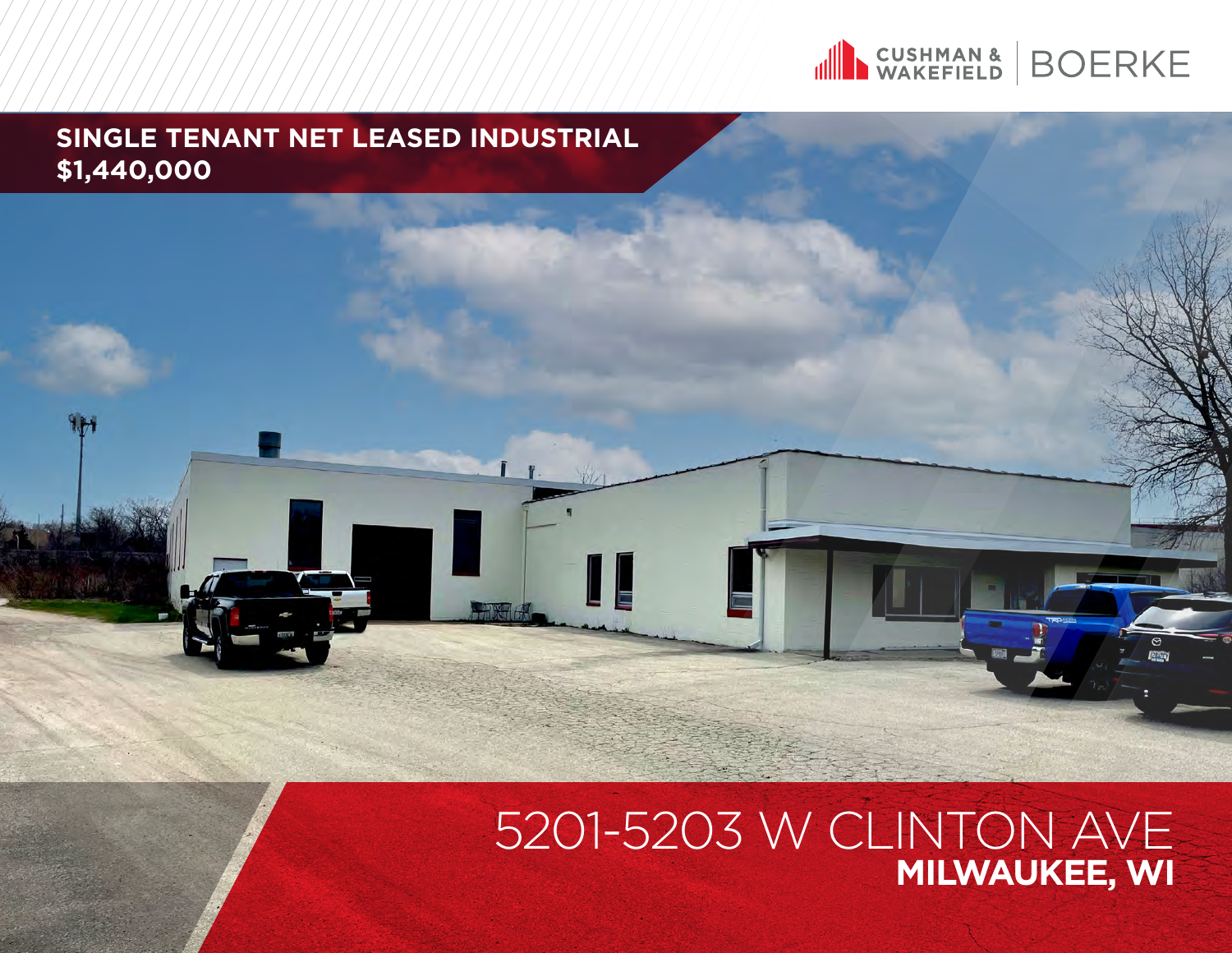

### **EXECUTIVE** SUMMARY

#### **The Offering**

Cushman & Wakefield | Boerke has been exclusively retained to market for sale this 100% occupied, 28,504-square foot Single Tenant Net Leased industrial property in Milwaukee, Wisconsin. The Tenant, Build-All Corporation, recently executed a 5 year lease renewal, showing their commitment to the property. Included in the Offering is a 0.86 acre parcel which could be used for outdoor storage or expansion.



#### *Quick Facts*

TOTAL SIZE 28,504 SF

LEASE EXPIRATION 5/31/27

ASKING PRICE \$1,440,000

#### NOI \$90,000

**OCCUPANCY** 100%

CAP RATE 6.25%



Image taken from Google Street View

MILWAUKEE OFFICE 731 N Jackson Street 4602 S Biltmore Lane Suite 700 Milwaukee, WI 53202

MADISON OFFICE Suite 112 Madison, WI 53718

Boerke.com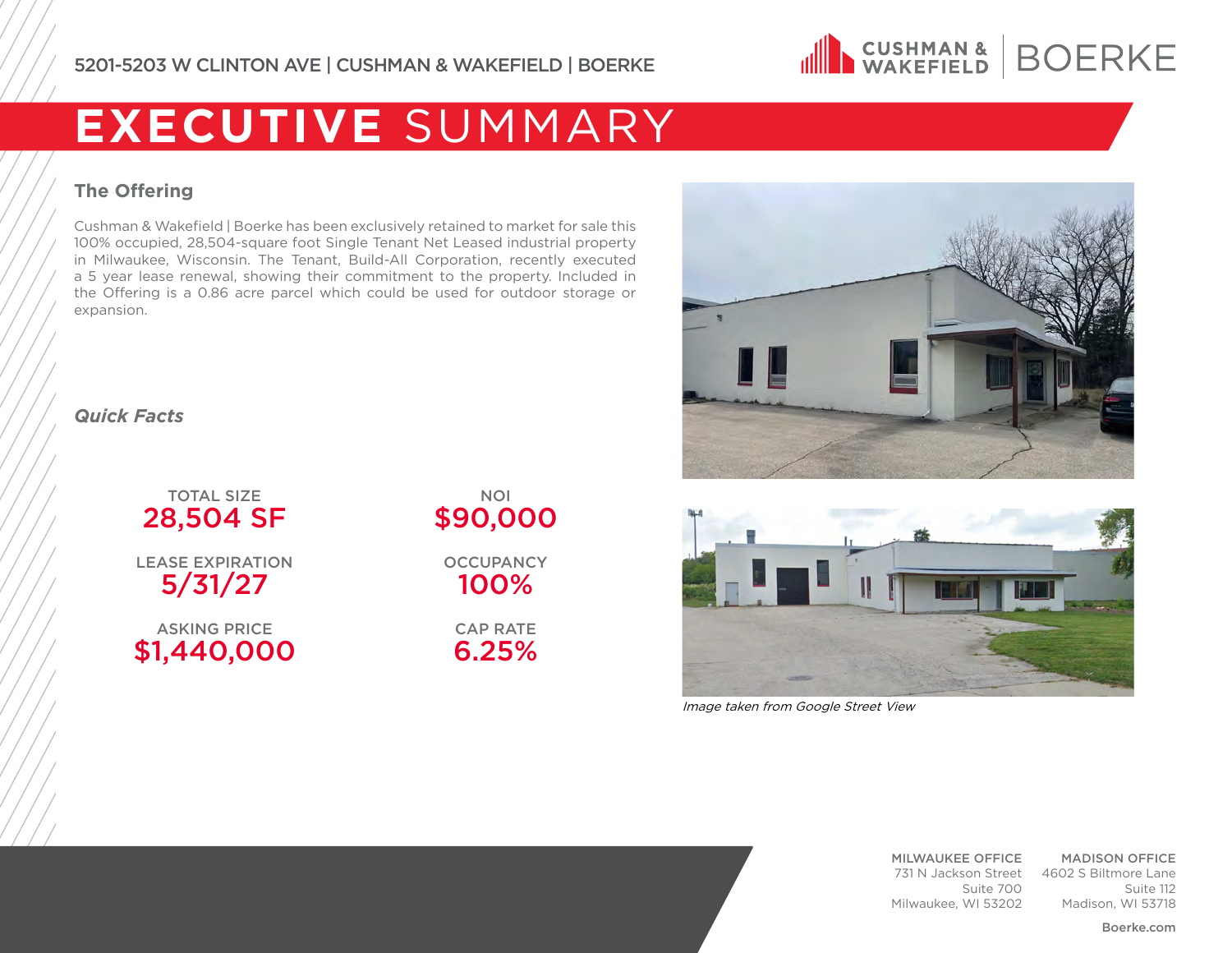

# **PROPERTY** DETAILS

| <b>Address</b>         | 5201 - 5203 W Clinton Avenue<br>Milwaukee, WI |  |
|------------------------|-----------------------------------------------|--|
| <b>Building Size:</b>  | 28,504 SF<br>2,240 SF Office Space            |  |
| <b>Building Use:</b>   | Industrial                                    |  |
| Construction:          | Concrete Block                                |  |
| Clear Height:          | 7'9"-16'5"                                    |  |
| <b>Column Spacing:</b> | 29'6"                                         |  |
| Docks:                 | 3 Loading Docks                               |  |
| Drive-In's:            | $2 - 12' \times 10'$                          |  |
| Power:                 | 800 Amp 3 Phase Power                         |  |
| Lot Size:              | 2.44 Acres                                    |  |
| Zoning:                | Industrial                                    |  |
| Tax Key:               | 104-9990-111<br>104-0211-111                  |  |
| Year Built:            | 1991-1964                                     |  |
| Parking:               | Surface Parking on Site                       |  |
| Stories:               | 1                                             |  |
| Assessed Value (2021): | \$2,803,100                                   |  |
| Taxes (2021):          | \$14,845.64                                   |  |



MILWAUKEE OFFICE 731 N Jackson Street 4602 S Biltmore Lane Suite 700 Milwaukee, WI 53202

MADISON OFFICE Suite 112 Madison, WI 53718

Boerke.com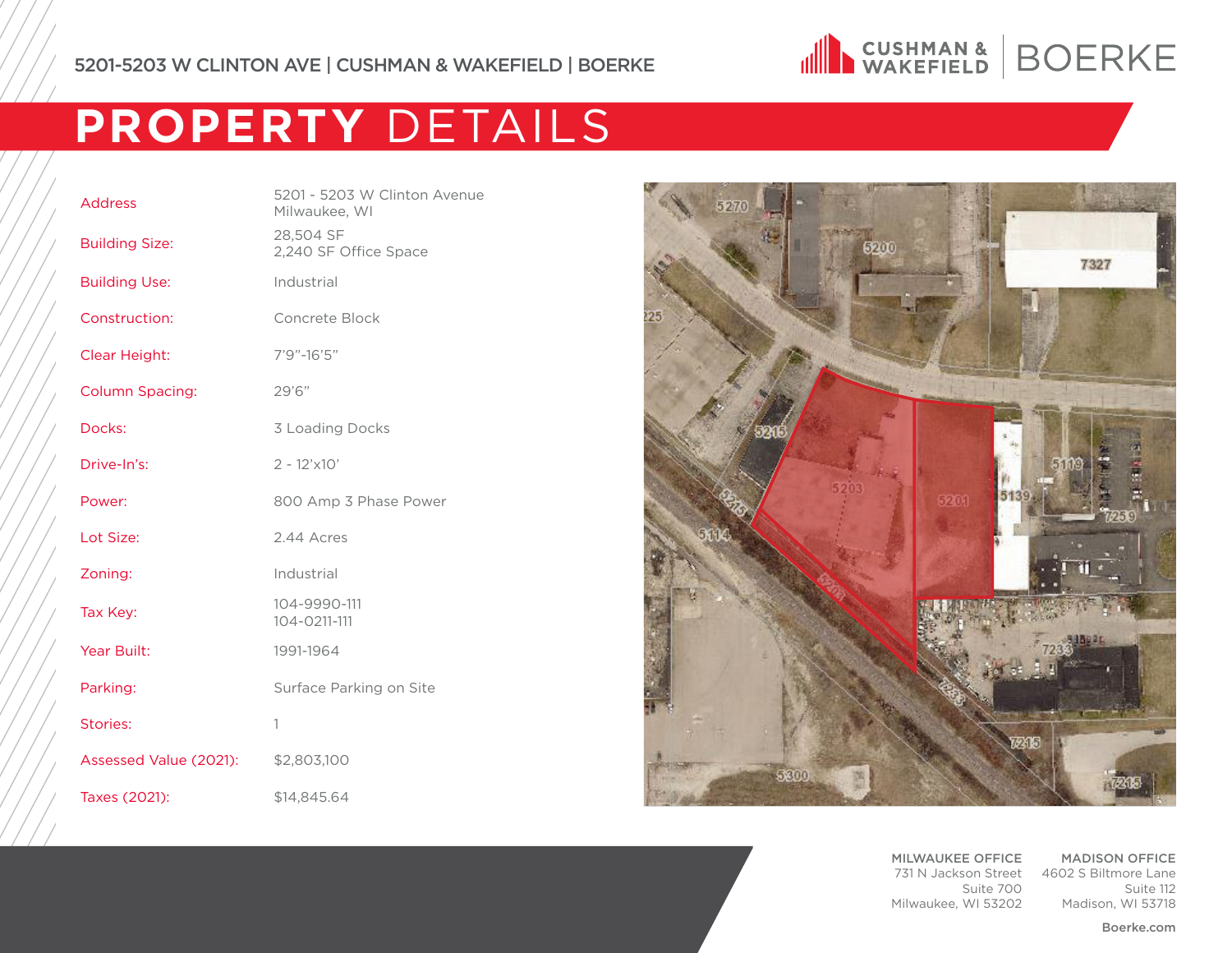

## **AERIAL** MAP



MILWAUKEE OFFICE 731 N Jackson Street 4602 S Biltmore Lane Suite 700 Milwaukee, WI 53202

MADISON OFFICE Suite 112 Madison, WI 53718

Boerke.com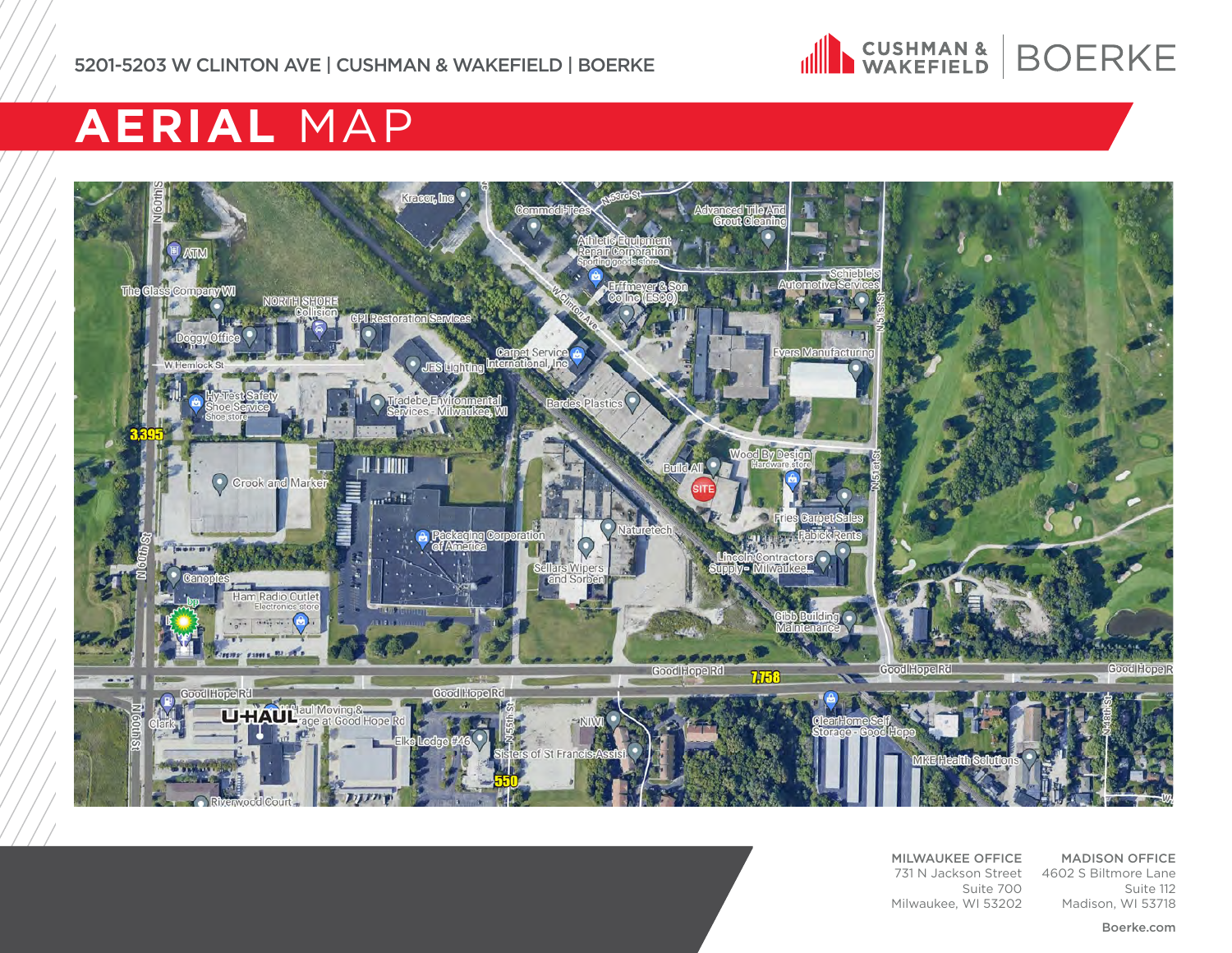

# **DEMOGRAPHICS**

| <b>POPULATION</b>                                      | 1 MILE        | <b>3 MILES</b> | <b>5 MILES</b> |
|--------------------------------------------------------|---------------|----------------|----------------|
| <b>Estimated Population</b><br>(2021)                  | 12,060        | 85,585         | 233,715        |
| Median Age                                             | 35.8          | 35.3           | 36.0           |
| <b>HOUSEHOLDS</b>                                      | 1 MILE        | <b>3 MILES</b> | <b>5 MILES</b> |
| <b>Estimated Households</b><br>(2021)                  | 4.884         | 34.046         | 93,466         |
| <b>Estimated Average</b><br>Household Income<br>(2021) | \$61,229      | \$64,818       | \$78,440       |
|                                                        |               |                |                |
| <b>LABOR FORCE</b>                                     | 1 MILE        | <b>3 MILES</b> | <b>5 MILES</b> |
| Labor Population Age<br>16 Years or Over               | 9,504         | 64,994         | 177,816        |
| Unemployment Rate                                      | 381 (4.0%)    | $2.840(4.4\%)$ | 7.744 (4.4%)   |
|                                                        |               |                |                |
| <b>OCCUPATION</b>                                      | 1 MILE        | <b>3 MILES</b> | <b>5 MILES</b> |
| White Collar                                           | 2,880 (52.9%) | 20,877 (55.8%) | 59,771 (57.9%) |



MILWAUKEE OFFICE 731 N Jackson Street 4602 S Biltmore Lane Suite 700 Milwaukee, WI 53202

MADISON OFFICE Suite 112 Madison, WI 53718